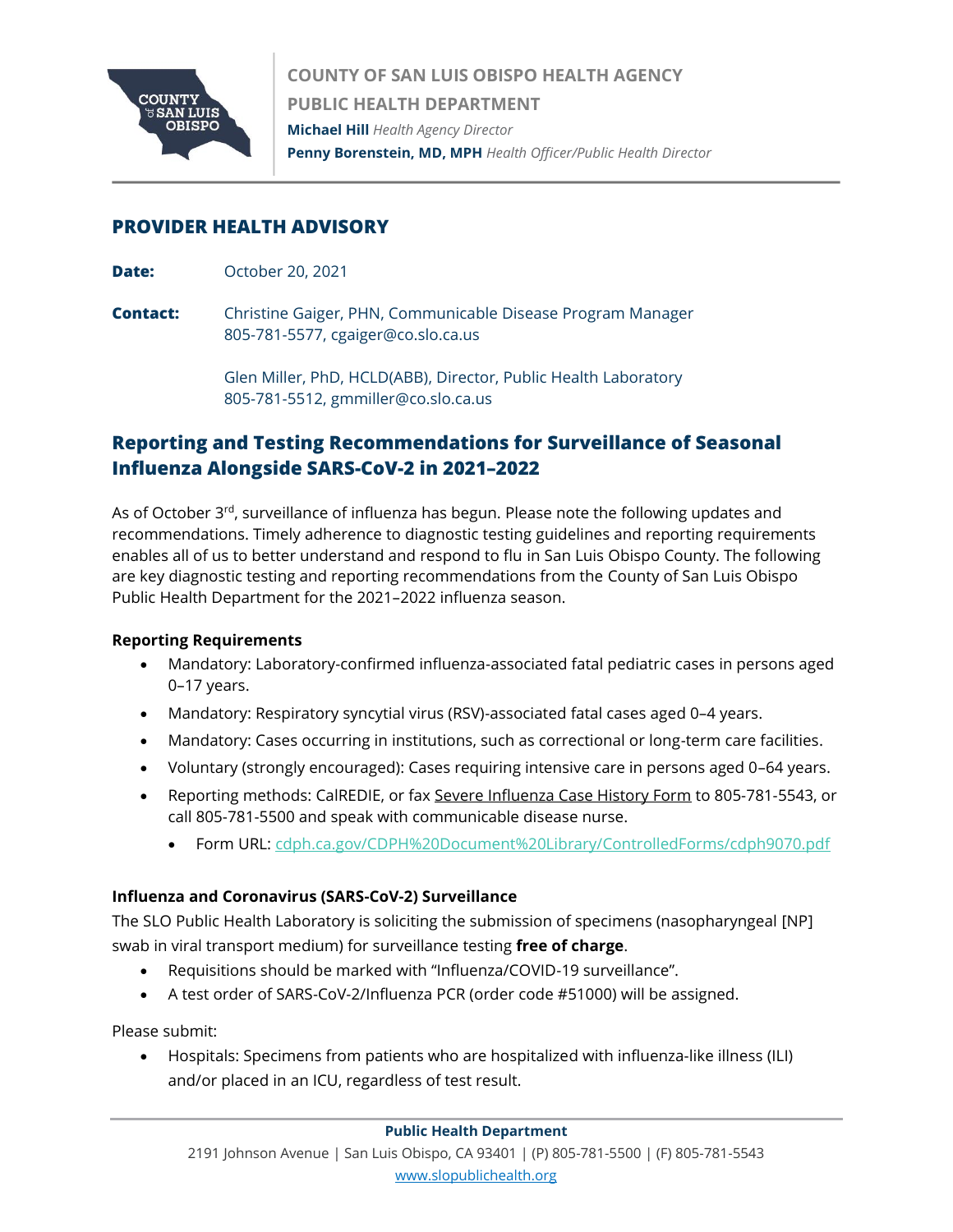• Community and Outpatient Health Care Providers: Specimens from patients with ILI and a positive rapid or PCR influenza test.

To **avoid a fee**, note on the lab test requisition:

- Hospitals: Dates of hospitalization, and transition to ICU (e.g., "Admitted 12/15/21, Moved to ICU 12/17/21").
- Community and Outpatient Health Care Providers: Rapid or PCR test result (e.g., "Rapid A+ 12/15/21", or "PCR B+ 12/15/21").

Submitted specimens will allow public health officials to determine the starting point and the relative frequency of influenza transmission, and to provide guidance to the medical community on the efficacy of antiviral therapy.

The SLO Public Health Laboratory participates as a member of the California Respiratory Laboratory Network and can detect the H5N1 and H7N9 strains, as well as new influenza virus strains. Since May of 2021, the laboratory has also been sequencing positive COVID-19 specimens to determine the lineage of circulating strains for epidemiologic surveillance.

# **Influenza Testing**

Laboratory testing with real-time reverse-transcription polymerase chain reaction (rRT-PCR) is the preferred testing method when there is strong clinical suspicion of influenza, even if the rapid test is negative. Influenza testing by rRT-PCR is encouraged in these situations:

- Hospitalized, intensive care unit (ICU), and/or fatal cases with ILI.
- Acute respiratory outbreaks.
- ILI in any person where history of travel—or exposures within 10 days of symptom onset suggest concern for variant or novel influenza infection.

Influenza rRT-PCR testing is available at the SLO Public Health Laboratory. Specimens should be collected within the first 24–72 hours of symptom onset and no later than 5 days after onset.

Reminder: Rapid influenza diagnostic tests (RIDTs) can exhibit false positives and negatives. For hospitalized patients with suspected influenza, the California Department of Public Health recommends prompt empiric therapy with a neuraminidase inhibitor while awaiting results of rRT-PCR testing.

## **Specimen Collection and Handling**

- Upper respiratory samples for routine influenza and SARS-CoV-2 RT-PCR are as follows:
	- NP swab (preferred), nasal swab, or throat swab in viral transport medium
	- NP wash/aspirate or nasal wash/aspirate in a sterile container
- Lower respiratory tract samples may also be obtained for hospitalized patients, including:
	- Bronchoalveolar lavage or sputum in a sterile container
- Dacron- or polyester-tipped swabs placed in 2–3 mL of viral transport media. (Note: cotton or calcium alginate swabs are not acceptable for PCR testing.)